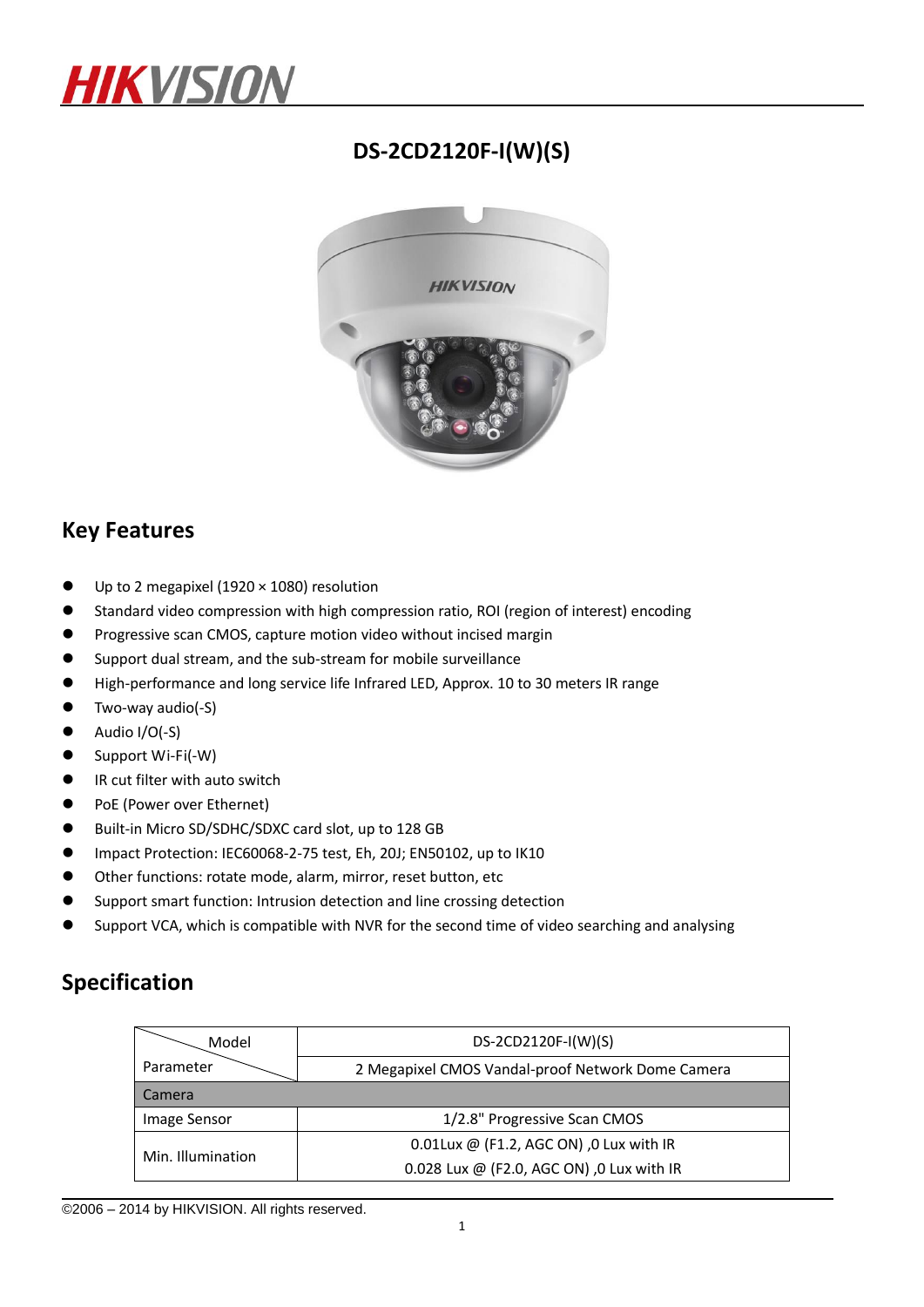

| <b>Shutter Speed</b>        | 1/3 s to 1/100,000 s                                                                               |  |  |  |
|-----------------------------|----------------------------------------------------------------------------------------------------|--|--|--|
| Lens                        | 4mm@ F2.0 (2.8mm, 6mm optional)                                                                    |  |  |  |
|                             | Angle of view: 106°(2.8mm), 85°(4mm), 52°(6mm)                                                     |  |  |  |
| Lens Mount                  | M12                                                                                                |  |  |  |
| Day & Night                 | IR cut filter with auto switch                                                                     |  |  |  |
| <b>Digital Noise</b>        | 3D DNR                                                                                             |  |  |  |
| Reduction                   |                                                                                                    |  |  |  |
| Wide Dynamic Range          | Digital WDR                                                                                        |  |  |  |
| Angle Adjustment            | Pan:0° - 355°, Tilt: 0° - 75°, Rotation: 0-355°                                                    |  |  |  |
| <b>Compression Standard</b> |                                                                                                    |  |  |  |
| Video Compression           | <b>H.264/ MJPEG</b>                                                                                |  |  |  |
| H.264 Type                  | Main Profile                                                                                       |  |  |  |
| Video Bit Rate              | 32 Kbps - 8 Mbps                                                                                   |  |  |  |
| <b>Dual Stream</b>          | Yes                                                                                                |  |  |  |
| Audio                       | G.711/G.722.1/G.726/MP2L2                                                                          |  |  |  |
| Compression(-S)             |                                                                                                    |  |  |  |
| Audio Bit Rate(-S)          | 64Kbps(G.711) /16Kbps(G.722.1)/16Kbps(G.726) /32-128Kbps(MP2L2)                                    |  |  |  |
| Image                       |                                                                                                    |  |  |  |
| Max. Resolution             | 1920 x 1080                                                                                        |  |  |  |
| <b>Frame Rate</b>           | 50Hz: 25fps(1920 × 1080), 25fps (1280 × 960), 25fps (1280 × 720)                                   |  |  |  |
|                             | 60Hz: 30fps(1920 × 1080), 30fps (1280 × 960), 30fps (1280 × 720)                                   |  |  |  |
| <b>Image Settings</b>       | Rotate mode, Saturation, Brightness, Contrast adjustable by client                                 |  |  |  |
|                             | software or web browser                                                                            |  |  |  |
| <b>Backlight</b>            | Yes, zone optional                                                                                 |  |  |  |
| compensation                |                                                                                                    |  |  |  |
| <b>ROI</b>                  | Support                                                                                            |  |  |  |
| <b>Network</b>              |                                                                                                    |  |  |  |
| Network Storage             | Local storage: Built-in Micro SD/SDHC/SDXC card slot, up to 128 GB.<br>NAS (Support NFS, SMB/CIFS) |  |  |  |
| Alarm Trigger               | Intrusion detection, Line crossing detection, Motion detection, Dynamic                            |  |  |  |
|                             | Analysis, Tampering alarm, Network disconnect, IP address conflict,                                |  |  |  |
|                             | Storage full, Storage error                                                                        |  |  |  |
| Protocols                   | TCP/IP,ICMP,HTTP,HTTPS,FTP,DHCP,DNS,DDNS,RTP,RTSP,RTCP,                                            |  |  |  |
|                             | PPPoE,NTP,UPnP,SMTP,SNMP,IGMP,802.1X,QoS,IPv6,Bonjour                                              |  |  |  |
| Security                    | User Authentication, Watermark                                                                     |  |  |  |
| Standard                    | ONVIF, PSIA, CGI, ISAPI                                                                            |  |  |  |
| Interface                   |                                                                                                    |  |  |  |
| Communication               |                                                                                                    |  |  |  |
| Interface                   | 1 RJ45 10M/100M Ethernet interface                                                                 |  |  |  |
| Alarm interface             | -S: 1 alarm $I/O$                                                                                  |  |  |  |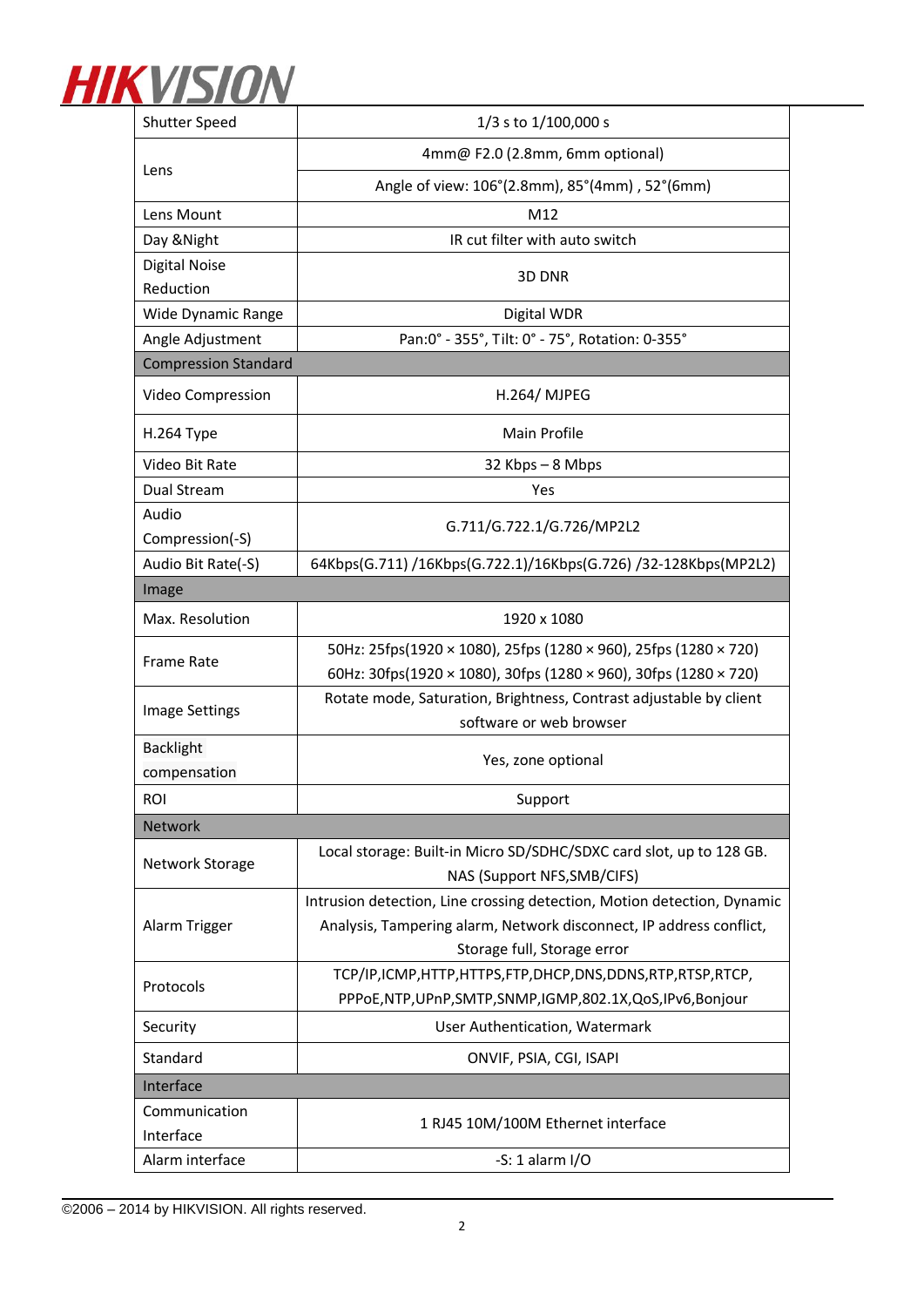| <b>HIKVISION</b> |  |
|------------------|--|
|                  |  |

| Audio interface                                                       | $-S: 1$ audio I/O                               |  |  |  |
|-----------------------------------------------------------------------|-------------------------------------------------|--|--|--|
| Wi-Fi Specification(Only for the products with Wi-Fi module built-in) |                                                 |  |  |  |
| Wireless Standards                                                    | IEEE802.11b, 802.11g, 802.11n                   |  |  |  |
| <b>Frequency Range</b>                                                | 2.4 GHz ~ 2.4835 GHz                            |  |  |  |
| <b>Channel Bandwidth</b>                                              | 20/40MHz Support                                |  |  |  |
| Protocols                                                             | 802.11b: CCK, QPSK, BPSK                        |  |  |  |
|                                                                       | 802.11g/n: OFDM                                 |  |  |  |
| Security                                                              | 64/128-bit WEP, WPA/WPA2, WPA-PSK/WPA2-PSK, WPS |  |  |  |
|                                                                       | 11b: 17±1.5dBm @ 11Mbps                         |  |  |  |
| Transmit<br>Output                                                    | 11g: 14±1.5dBm @ 54Mbps                         |  |  |  |
| Power                                                                 | 11n: 12.5±1.5dBm                                |  |  |  |
|                                                                       | 11b: -90dBm @ 11Mbps (Typical)                  |  |  |  |
| <b>Receive Sensitivity</b>                                            | 11g: -75dBm @ 54Mpbs (Typical)                  |  |  |  |
|                                                                       | 11n: -74dBm (Typical)                           |  |  |  |
|                                                                       | 11b: 11Mbps                                     |  |  |  |
| <b>Transfer Rates</b>                                                 | 11g: 54Mbps                                     |  |  |  |
|                                                                       | 11n: up to 150Mbps                              |  |  |  |
| Wireless Range                                                        | 50m(depend on environment)                      |  |  |  |
| <b>Wireless Standards</b>                                             | IEEE802.11b, 802.11g, 802.11n                   |  |  |  |
| General                                                               |                                                 |  |  |  |
| <b>Operating Conditions</b>                                           | $-30 °C - 60 °C (-22 °F - 140 °F)$              |  |  |  |
|                                                                       | Humidity 95% or less (non-condensing)           |  |  |  |
| Power Supply                                                          | 12 V DC ± 10%                                   |  |  |  |
|                                                                       | PoE (802.3af)                                   |  |  |  |
| Power Consumption                                                     | Max. 5W                                         |  |  |  |
| IR Range                                                              | 30 meters                                       |  |  |  |
| <b>Impact Protection</b>                                              | IEC60068-2-75Eh, 20J; EN50102, up to IK10       |  |  |  |
| <b>Dimensions</b>                                                     | $\Phi$ 111 × 82 (4.4" × 3.2")                   |  |  |  |
| Weight                                                                | 500g (1.1 lb)                                   |  |  |  |
|                                                                       |                                                 |  |  |  |

\* "-W" series support Wi-Fi (802.11b/g/n) and the modules with Wi-Fi function don't support the 802.1X protocol.

# **Order Models**

DS-2CD2120F-I, DS-2CD2120F-IW, DS-2CD2120F-IS, DS-2CD2120F-IWS